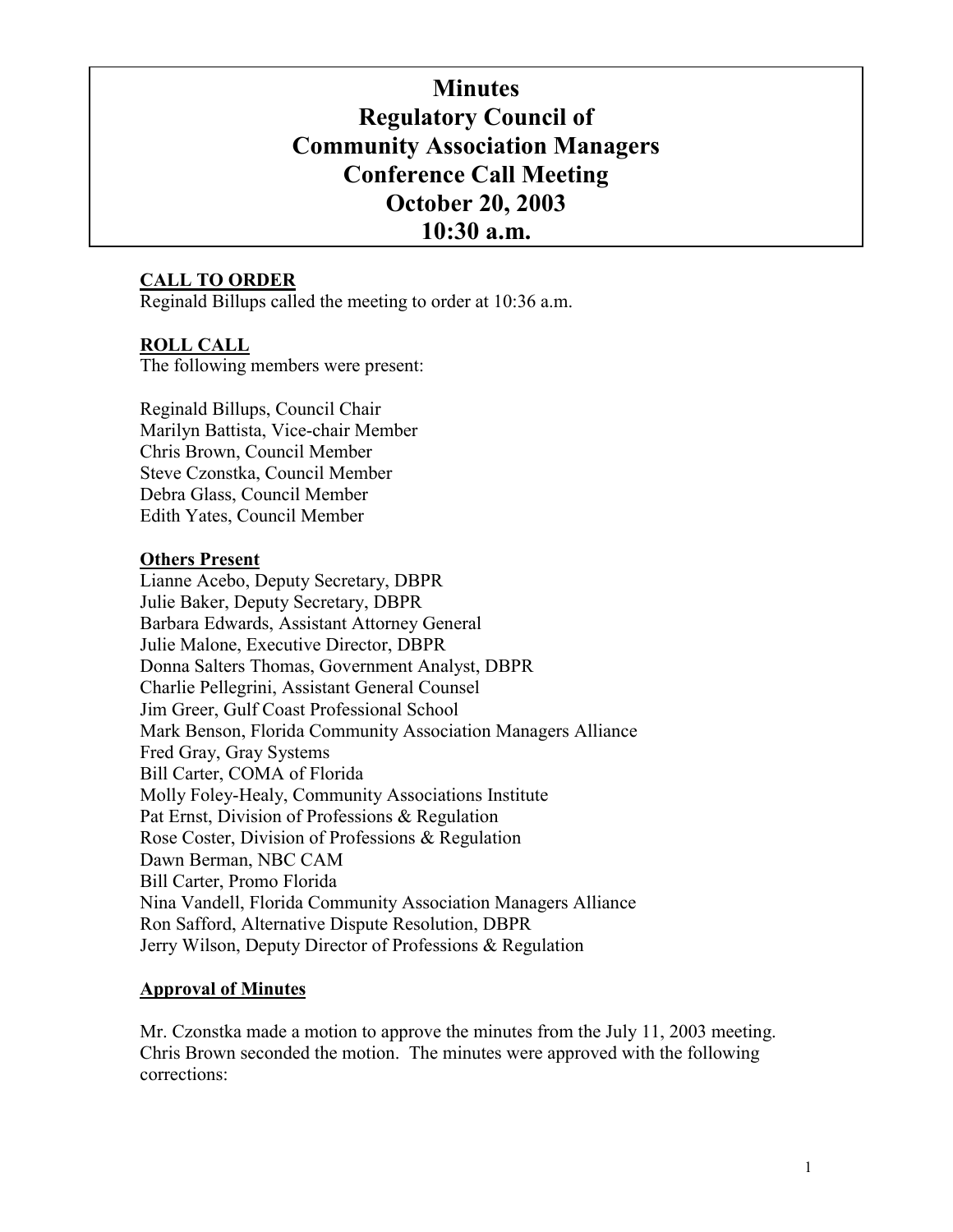- The minutes should read Steve Czonstka and Edith Yates are serving with expired term rather than Edith Battista
- The minutes should reference "council" rather than "board"
- The next meeting was noted for October  $10^{th}$ , rather than  $20^{th}$

#### **Old Business**

The Council was asked to look at the minor violations for developing citation rules and submit responses to Ms. Malone. Responses were received from Mr. Czonstka, Mr. Billups, Mrs. Battista, and Mrs. Yates.

There was a discussion on the definition for citation, reprimand and notice of noncompliance. Mr. Wilson informed the Council that the notice of non-compliance is for the minor violation and they are given 20 days to clear it and that any enforcement on a community association manager's license becomes a matter of public record.

Mr.Pellegrini indicated that it must be specified by rule which citations, penalties and notices of non-compliance are eligible offenses –currently the Council has neither.

Mr. Wilson indicated that the exercise to determine which violations are to be considered minor violations will also help identify where a great deal of money is being spent on investigating things that can be addressed with notices and minor citations. He suggested that the Council look at what types of complaints are being investigated, the bulk of the complaints that are received, and determine if there is a better way.

Mr. Brown asked that to reprimand someone, must there be an investigation? And, if the rule existed to issue a citation, would that eliminate the need for an investigation? Mr. Pellegrini responded yes to both questions.

Mr. Brown asked, who makes the determination of the issuance of a reprimand versus minor citation versus the notice non-compliance? Mr. Pellegrini responded that the investigator does, however Mr. Wilson replied that it is based on how the Council establishes the rule.

Mr. Czonstka and Mr. Brown were asked by the Chair to develop a committee that would work with the division to provide clearly defined recommendations to the Council regarding the writing of rules for violations.

Mr. Wilson and Mr. Pellegrini will provide support to the Council in coming up with a list from the department's database on violations that are taking too much time in investigations –and which may be resolved through issuance of a citation or notice of non-compliance.

Mr. Czonstka and Mr. Brown will work independently with Mrs. Edwards, Counsel for the Council. Ms. Edwards will bring a report back to the Council at the next meeting and copy Ms. Malone.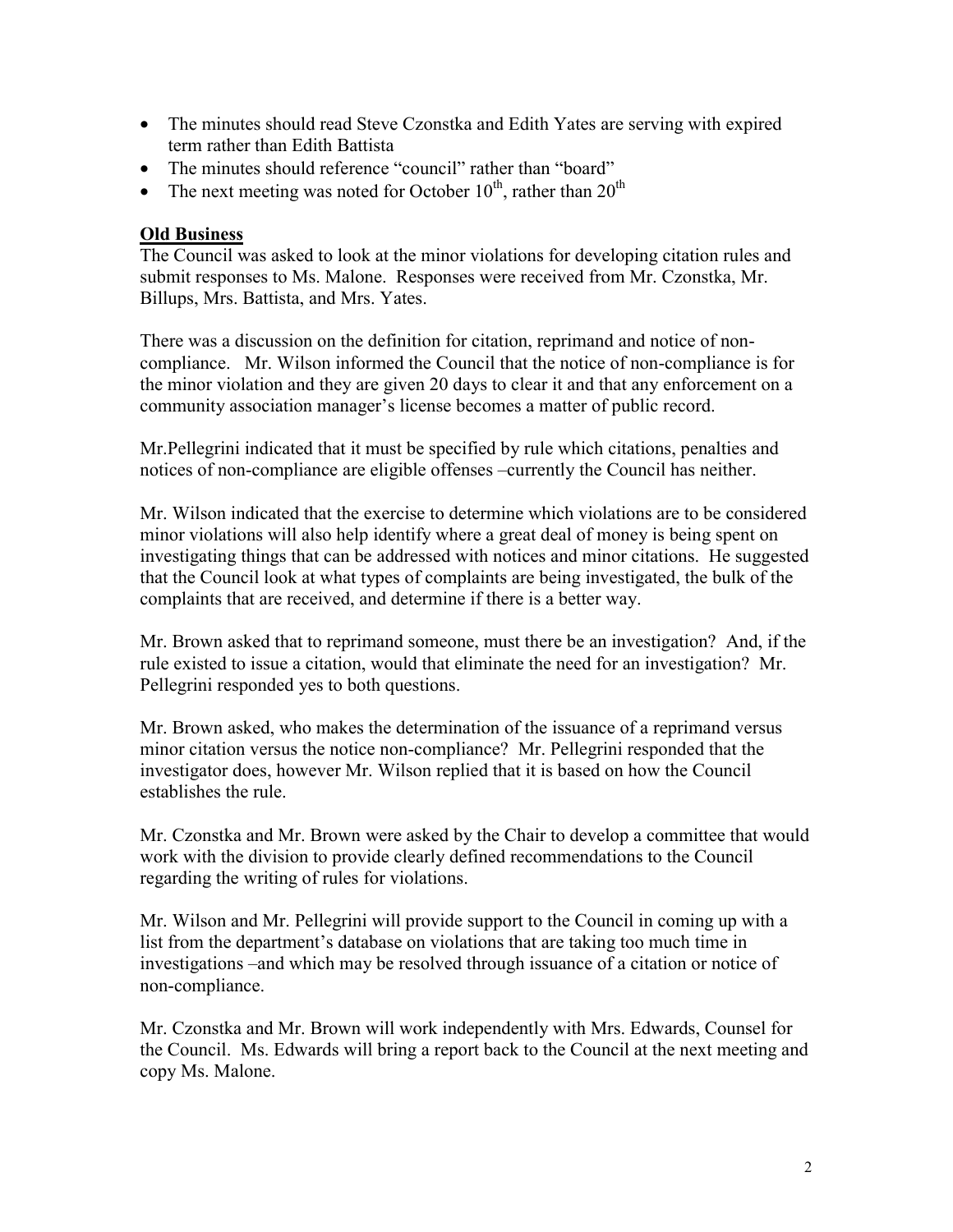Ms. Battista requested that the rule contain a definition section defining reprimand, citation, and notice of non-compliance, etc.

## **REPORTS**

## **Executive Director Report**

Ms. Malone reported that the computer-based testing dispute has been settled and exam applicants are able to get results on site. In addition, she reported that the Council does not have a rule drafted regarding renewals for spouses in the military. Ms. Edwards addressed the Council indicating that the Chapter 455, F. S. stipulates that the Council shall adopt this rule. Mr. Czonstka motioned to have the rule drafted to be in compliance with Chapter 455, F.S. Ms. Glass seconded the motion. The motion passed unanimously.

Ms. Malone reminded the Council that they are dealing with sensitive information included in the agendas and it must be disposed of carefully.

Ms. Glass provided an update on the \$200 assessment in the 2002 renewal cycle. Mr. Billups requested a report on the rate of renewal during this cycle. Ms. Malone will provide the rate of renewal report at the next meeting. Ms. Malone will also provide an update on the original projections with regard to the end of the June 30, 2003 fiscal year.

Ms. Edwards provided a report on Rule 61-20.508 (1) F.A.C. that permits eight hours of continuing education to be completed by correspondence, interactive, distance education or the internet. This rule became effective July 21, 2003. Regarding Rule 61-20.504 (2) F.A.C., finger print processing fee increase, she reported that the rule notice was published on September 5, 2003 and is currently waiting for time to pass before the rule can be adopted.

A petition for a declaratory statement was requested from Sam Mackie, P.A. regarding Chapter 468.431 (2) (3), F.S. Ms. Edwards advised the Council to deny the petition as it does not meet the requirements for the rule regarding declaratory statements. The rule has to apply to the petitioner's circumstances, and it is not the appropriate means to determine the conduct of another person or for obtaining a policy statement of general applicability from an agency. She will send a letter to the attorney if he requests it. The motion to deny the petition was offered by Ms. Battista and seconded by Ms. Glass. The motion passed unanimously.

Ms. Edwards submitted a letter to the legislature reporting the Council activities. She reported that the Council had no rules that required clarification of specification; none that are obsolete or unnecessary; none that are redundant in statute; none susceptible of changes to approve, and efficiency reduced paperwork at increased costs. She reported that the Council monitors its rules properly.

She indicated that this letter goes out to the Legislature in October every two years --in the odd numbered years. She proposed that the Council begin in January looking at rules and statutes to submit for changes so that they will have more substance.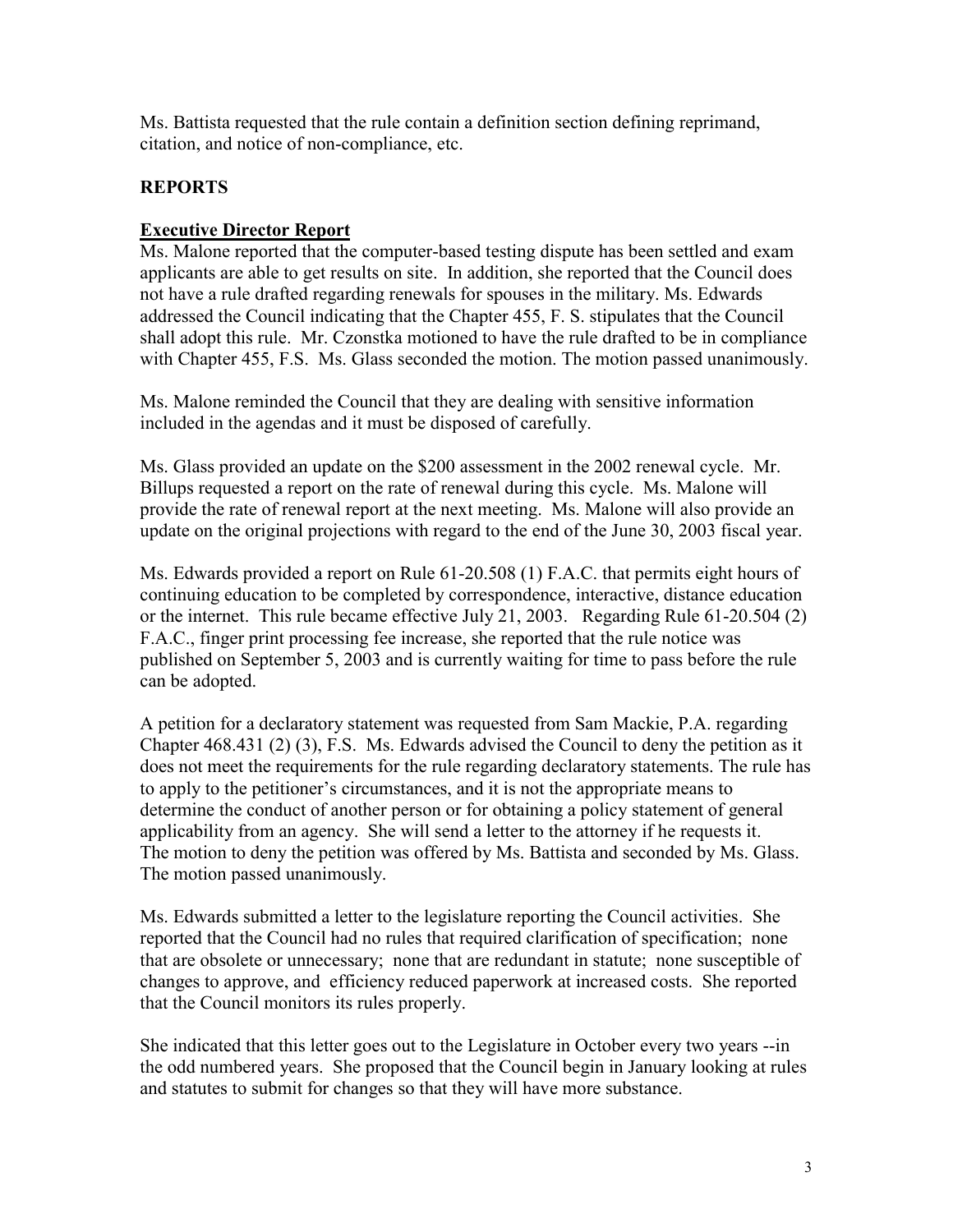#### **Department Attorney Report**

Mr. Pellegrini provided a report on recent disciplinary activities, which are enclosed in the agenda. He suggested that the Council gather rules from other boards concerning notices of none-compliance and citations. Ms. Malone will provide this information to Mr. Brown, Mr. Czonstka, and Mrs. Edwards.

#### **Regulation Report**

Mr. Patrick Ernst provided two sets of numbers from the Division of Regulation, one set represents the number of complaints from the first calendar quarter, January 1- March 31, 2003 and the second represents complaints from January 1 to September  $30<sup>th</sup>$ , 2003.

Mr. Ernst provided corrections for the first quarter's report from Regulation. The corrections are as follows: the number of complaints is 71; the number of the complaints found legally sufficient is 35; the number of those complaints that were licensed is 19; the number of complaints that are unlicensed is 16, the number of investigations completed is 23, the number of cases assigned is 33.

The corrections through September  $30<sup>th</sup>$  are as follows: the number of complaints is 235, the number of cases found legally sufficient is 99, and the number that were licensed 70, the number unlicensed 29, the number investigations completed was 70, and the number of cases assigned is 90.

#### **Chairman Report**

Mr. Billups requested a comparative report of these complaints from the last two years at future meetings.

Mr. Billups reported on the Board Training workshop held in Tallahassee September 30 – October 1, 2003. He reported that they were pleased and provided with a great deal of information that was very helpful. Ms. Battista added that she was extremely appreciative of the presentation. Ms. Acebo informed the Council that the training is one of the first mandates of Secretary Diane Carr for thorough training for the department boards. The plan is to take the presentation regionally which will begin early next year. Mr. Wilson informed the Council that the presentation was recorded on video and a CD will be made available so that each board/council member will receive it as part of training.

Mr. Billups stated that he and Ms. Battista had a conversation with Secretary Carr at the Board member training session concerning CAMs. He stated that Secretary Carr informed them that the department is not pushing for deregulation.

## **Mediation Report**

Ron Safford provided a report on mediation. He reported that the cost for mediation is \$211 per case. In comparison, the cost of an investigation of a case and the minimal legal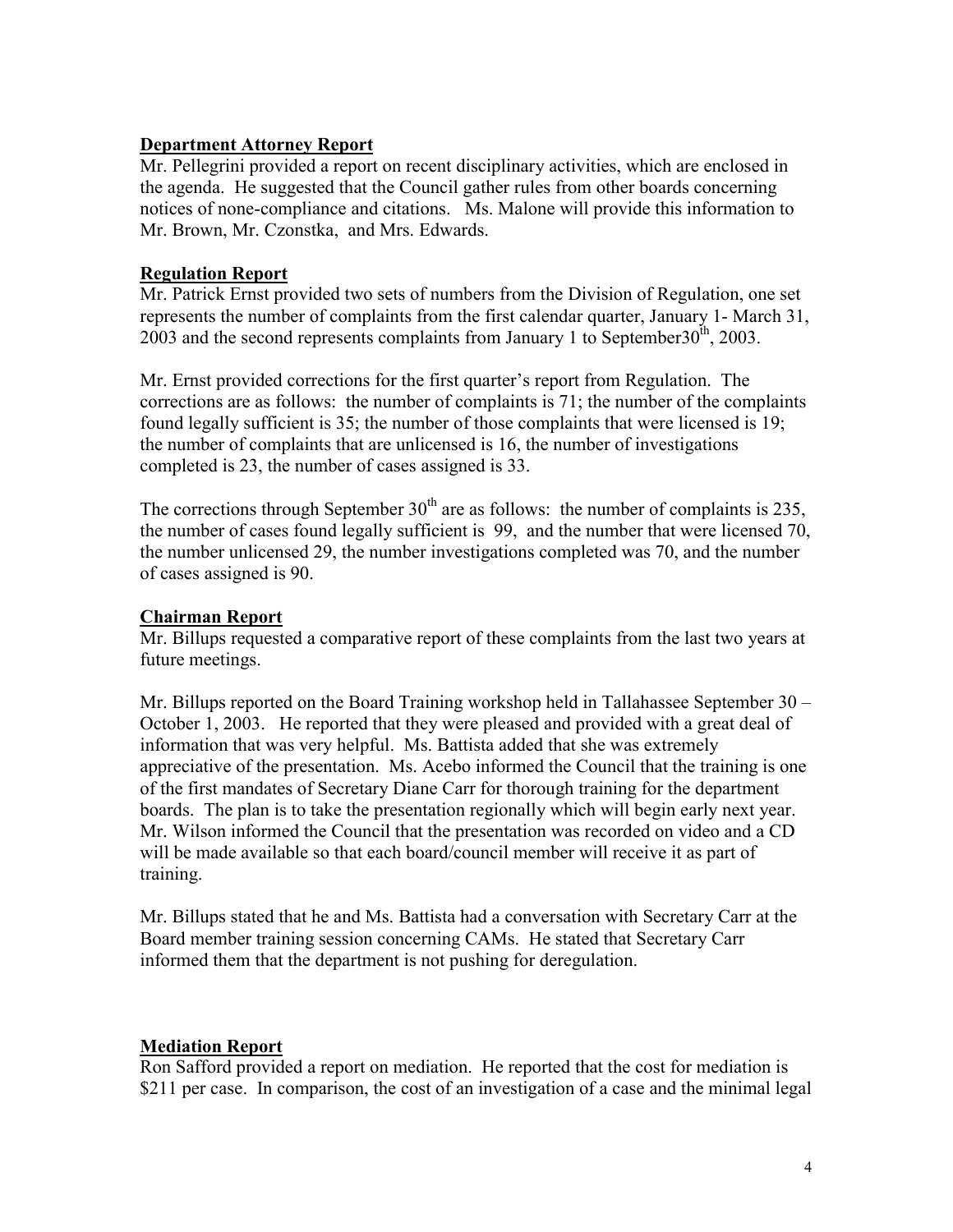review is a saving difference of \$1014. He indicated that to make consumer recovery, the statue requires that the elements of legal sufficiency must have been found and some economic harm or that the licensee can remedy the case. Mr. Safford submitted a copy of the rules on mediation to Ms. Malone. Ms. Malone will provide a copy of these rules to the Council.

Mr. Safford recommended that the Council look at trying to adopt a rule similar to the departments which mirrors the language given the largest possible range of violations. It also has preventive language that can not be mediated for repeat offenders. The language is in Chapter 455.2235. In the next meeting, Ms. Edwards and Mr. Pellegrini will work on creating language for the rule changes.

## **Public Comments**

Mr. Benson commented on the House Select Committee on condominiums, and DBPR Task force and homeowner associations that are going to directly affect the Council and mangers. He requested the opportunity to provide information to the Council from the meetings of the Task Force and Select Committee that has taken place to date. This information will be provided so that the Council can possibly make recommendations as to the proper procedure for dealing with community association managers in the problems they are addressing. The Council accepted the recommendation and information will be provided to Ms. Malone for distribution to Council.

## **Next Meeting**

Ms. Edwards instructed the Council to begin looking at any legislation they may want in the 2005 legislative session.

Ms. Yates mentioned the proposal of a fee increase for the 2005 - 2006 legislative session. Mr. Billups commented on the problem of introducing a fee increase as the Council did not have the support of the staff, and it is best to pursue or allow a support organization to draft this kind of legislation. Mr. Benson informed the Council that it is part of the legislative package that the CAM Alliance has already presented to several legislators who have expressed support in introducing that legislation.

Mr. Benson differs with the staff on when it is appropriate to provide information as the committee is looking for information even into January. If the Council will draft some positions, they would be presented to the committees that are debating the bill. The CAM Alliance would make sure the information gets to the legislative committees.

Mr. Billups commented that there are some time lines that must be met at the department, however, the Council can at anytime support a proposed piece of legislation at any meeting. Ms. Edwards commented that to facilitate this kind of review that all the discussed information should be placed on the agenda so the Council may review and determine what they may want to do and issue a letter to the appropriate committee expressing the Council's position on the issue.